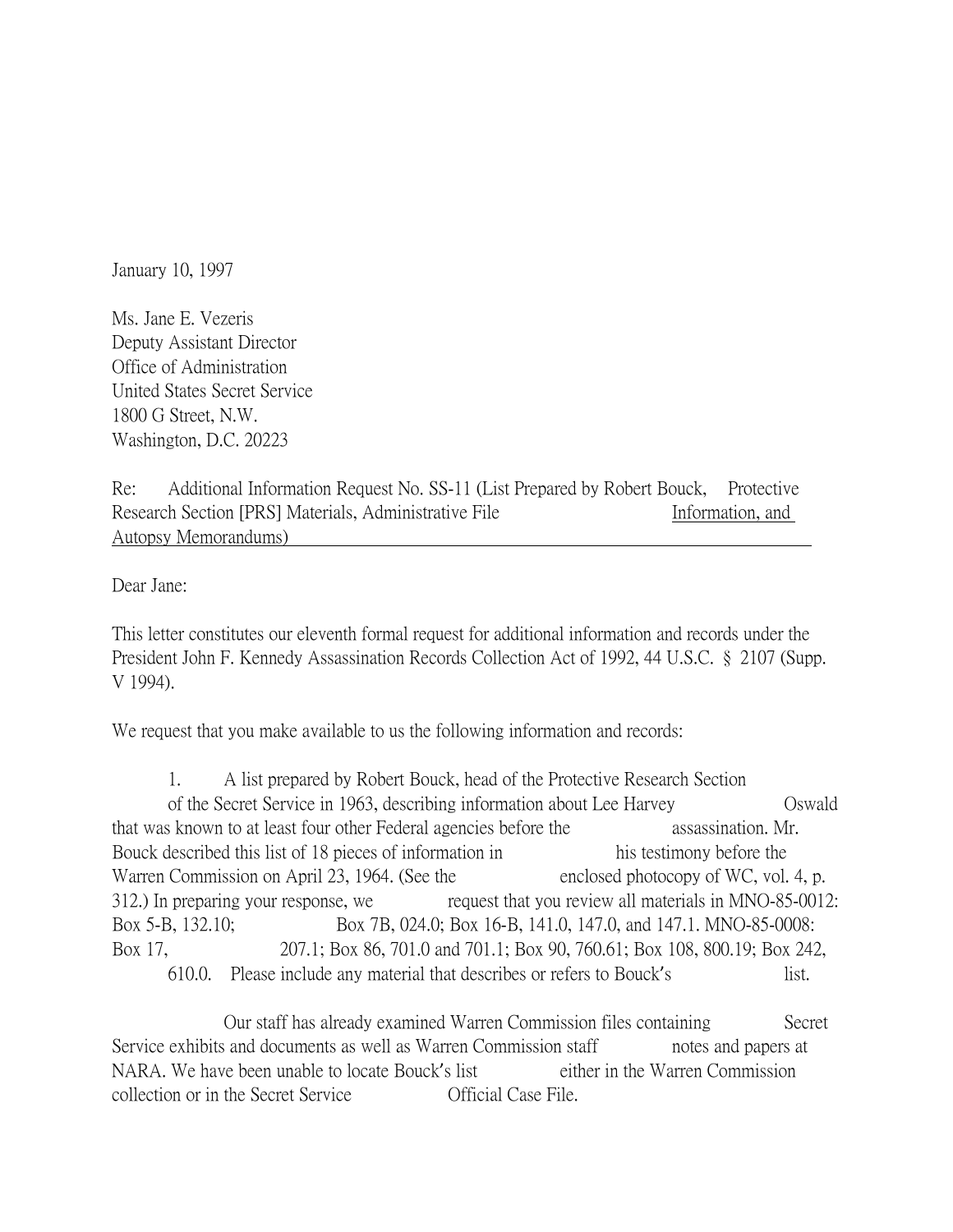Ms. Jane E. Vezeris January 10, 1997 Page 2

2. Memorandums prepared by PRS before President Kennedy's trip to Texas in November 1963. These materials are described in the enclosed memo by Robert Bouck dated December 3, 1963. In preparing your response, please examine the contents of MNO-85-0008: Box 235, 125.31; Box 237, 600.42 (Dallas, Houston, Austin); Box 238, 600.42, Box 240. 602.110 (Austin, Dallas, Houston); Box 251, 619.0 and 650.0.

3. Administrative File Information. All materials in MNO-85-0012, Box 16-B, that describe Secret Service filing, record management, and disposal procedures in effect in 1963. Also, we request any materials that describe the numerical categories for filing different types of information in Secret Service offices in 1963, contained in Box 5-B, 140.0.

4. Memorandums written by James Fox and Vincent Madonia, both

dated November 29, 1963, pertaining to President Kennedy's autopsy photographs. See the enclosed list, "Transferred to Mrs. Lincoln, National Archives, April 26, 1965," especially item #9. We request that you view the boxes listed in paragraphs 1 and 2 of this letter in preparing your response.

We request that you make these records available for our inspection by February 12, 1997.

By making this request, we are not designating these materials "assassination records." To the extent that this request presents logistical or other difficulties that we may not have anticipated, or to the extent that these records may be located in the National Archives at a place other than the JFK Collection, we will be happy to discuss with you ways in which the request might be amended.

We note that several of your letters responding to our requests mention your referral of documents to other agencies. Please provide a list of the agencies and individuals to whom you have submitted these referrals, along with the date of your referral and the address and telephone number of the contact person.

Ms. Jane E. Vezeris